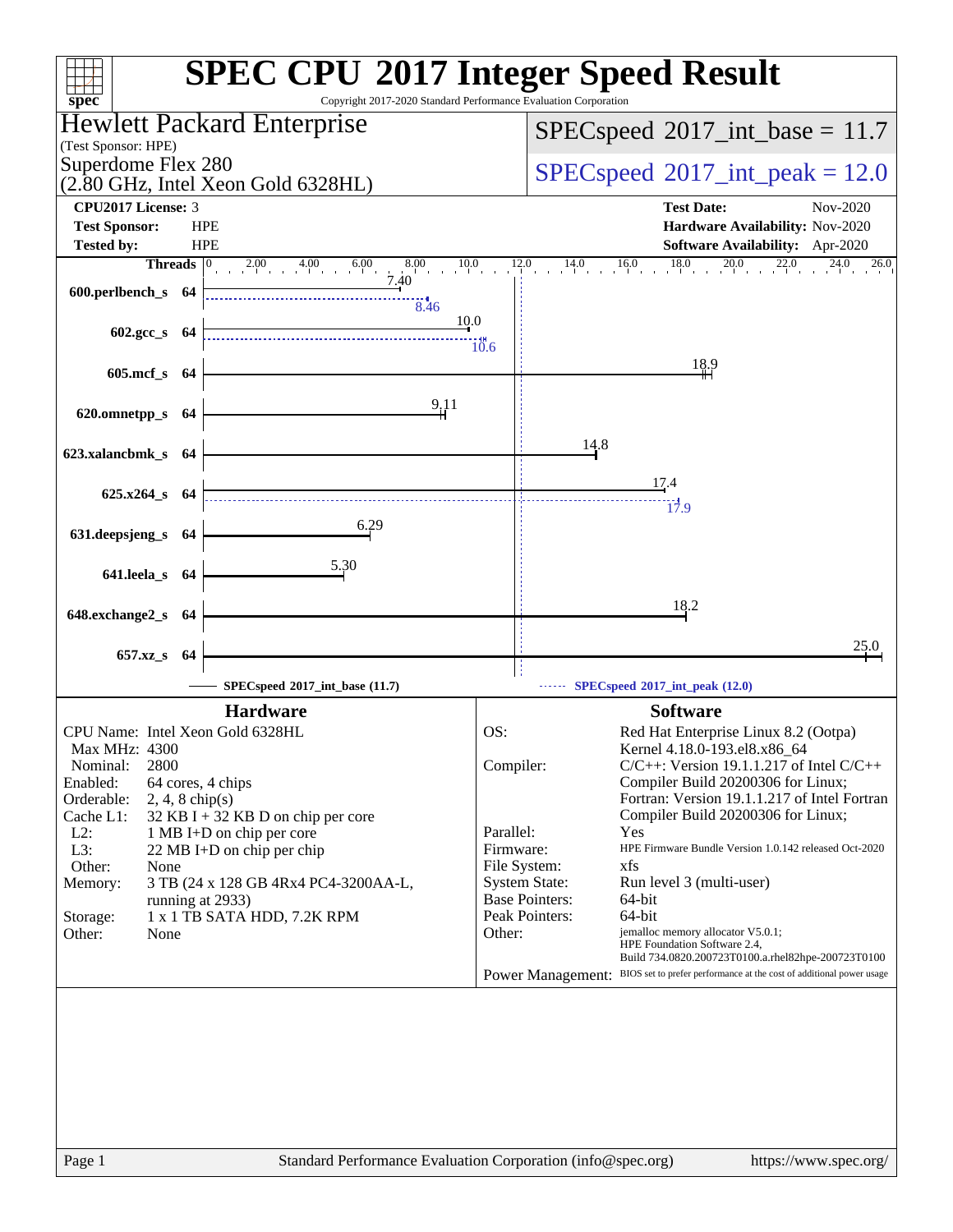

Copyright 2017-2020 Standard Performance Evaluation Corporation

### Hewlett Packard Enterprise

(Test Sponsor: HPE)

(2.80 GHz, Intel Xeon Gold 6328HL)

 $SPECspeed^{\circ}2017\_int\_base = 11.7$  $SPECspeed^{\circ}2017\_int\_base = 11.7$ 

Superdome Flex 280<br>  $SPEC speed^{\circ}2017$  int\_peak = 12.0

**[Tested by:](http://www.spec.org/auto/cpu2017/Docs/result-fields.html#Testedby)** HPE **[Software Availability:](http://www.spec.org/auto/cpu2017/Docs/result-fields.html#SoftwareAvailability)** Apr-2020

#### **[CPU2017 License:](http://www.spec.org/auto/cpu2017/Docs/result-fields.html#CPU2017License)** 3 **[Test Date:](http://www.spec.org/auto/cpu2017/Docs/result-fields.html#TestDate)** Nov-2020 **[Test Sponsor:](http://www.spec.org/auto/cpu2017/Docs/result-fields.html#TestSponsor)** HPE **[Hardware Availability:](http://www.spec.org/auto/cpu2017/Docs/result-fields.html#HardwareAvailability)** Nov-2020

**[Results Table](http://www.spec.org/auto/cpu2017/Docs/result-fields.html#ResultsTable)**

|                                       | <b>Base</b>    |                |              |                |             | <b>Peak</b>    |       |                |                |              |                |              |                |              |
|---------------------------------------|----------------|----------------|--------------|----------------|-------------|----------------|-------|----------------|----------------|--------------|----------------|--------------|----------------|--------------|
| <b>Benchmark</b>                      | <b>Threads</b> | <b>Seconds</b> | <b>Ratio</b> | <b>Seconds</b> | Ratio       | <b>Seconds</b> | Ratio | <b>Threads</b> | <b>Seconds</b> | <b>Ratio</b> | <b>Seconds</b> | <b>Ratio</b> | <b>Seconds</b> | <b>Ratio</b> |
| $600.$ perlbench $\mathsf{S}$         | 64             | 239            | 7.43         | 240            | 7.40        | 240            | 7.40  | 64             | 210            | 8.46         | 211            | 8.43         | 209            | 8.48         |
| 602.gcc_s                             | 64             | 397            | 10.0         | 398            | <b>10.0</b> | 400            | 9.96  | 64             | 374            | 10.6         | 381            | 10.5         | 377            | 10.6         |
| $605 \text{.mcf}$ s                   | 64             | 251            | 18.8         | 246            | 19.2        | 250            | 18.9  | 64             | 251            | 18.8         | 246            | 19.2         | 250            | <u>18.9</u>  |
| 620.omnetpp_s                         | 64             | 182            | 8.95         | 178            | 9.15        | 179            | 9.11  | 64             | 182            | 8.95         | 178            | 9.15         | 179            | 9.11         |
| 623.xalancbmk s                       | 64             | 95.8           | 14.8         | 95.4           | 14.8        | 95.8           | 14.8  | 64             | 95.8           | 14.8         | 95.4           | 14.8         | 95.8           | 14.8         |
| 625.x264 s                            | 64             | 101            | 17.4         | 101            | 17.4        | 101            | 17.4  | 64             | 98.3           | 17.9         | 98.4           | 17.9         | 98.5           | 17.9         |
| 631.deepsjeng_s                       | 64             | 228            | 6.30         | 228            | 6.29        | 228            | 6.28  | 64             | 228            | 6.30         | 228            | 6.29         | 228            | 6.28         |
| 641.leela s                           | 64             | 322            | 5.30         | 322            | 5.29        | 322            | 5.30  | 64             | 322            | 5.30         | 322            | 5.29         | 322            | 5.30         |
| 648.exchange2_s                       | 64             | 162            | 18.2         | 161            | 18.2        | 162            | 18.2  | 64             | 162            | 18.2         | 161            | 18.2         | <u>162</u>     | <u>18.2</u>  |
| $657.xz$ s                            | 64             | 248            | 25.0         | 247            | 25.0        | 242            | 25.6  | 64             | 248            | 25.0         | 247            | 25.0         | 242            | 25.6         |
| $SPECspeed*2017\_int\_base =$<br>11.7 |                |                |              |                |             |                |       |                |                |              |                |              |                |              |

**[SPECspeed](http://www.spec.org/auto/cpu2017/Docs/result-fields.html#SPECspeed2017intpeak)[2017\\_int\\_peak =](http://www.spec.org/auto/cpu2017/Docs/result-fields.html#SPECspeed2017intpeak) 12.0**

Results appear in the [order in which they were run.](http://www.spec.org/auto/cpu2017/Docs/result-fields.html#RunOrder) Bold underlined text [indicates a median measurement](http://www.spec.org/auto/cpu2017/Docs/result-fields.html#Median).

### **[Compiler Notes](http://www.spec.org/auto/cpu2017/Docs/result-fields.html#CompilerNotes)**

The inconsistent Compiler version information under Compiler Version section is due to a discrepancy in Intel Compiler. The correct version of C/C++ compiler is: Version 19.1.1.217 Build 20200306 Compiler for Linux The correct version of Fortran compiler is: Version 19.1.1.217 Build 20200306 Compiler for Linux

### **[Operating System Notes](http://www.spec.org/auto/cpu2017/Docs/result-fields.html#OperatingSystemNotes)**

 Stack size set to unlimited using "ulimit -s unlimited" Transparent Huge Pages enabled by default Prior to runcpu invocation Filesystem page cache synced and cleared with: sync; echo 3> /proc/sys/vm/drop\_caches Tuned-adm profile was set to Throughput-Performance using "tuned-adm profile throughput-performance"

 HPE Foundation Software (HFS) is a collection of software packages designed to make the HPE Superdome Flex family of servers easier to use for customers. This software is compatible with RHEL, SLES, and Oracle Linux only. It is highly recommended all users install HFS for the Superdome Flex system. More details, and a revision history list, can be found at: [https://support.hpe.com/hpsc/swd/public/detail?swItemId=MTX\\_b48de5f6a8a041f0ae985825a5#tab-history](https://support.hpe.com/hpsc/swd/public/detail?swItemId=MTX_b48de5f6a8a041f0ae985825a5#tab-history)

### **[Environment Variables Notes](http://www.spec.org/auto/cpu2017/Docs/result-fields.html#EnvironmentVariablesNotes)**

```
Environment variables set by runcpu before the start of the run:
KMP_AFFINITY = "granularity=fine,scatter"
LD_LIBRARY_PATH = "/home/cpu2017/lib/intel64:/home/cpu2017/je5.0.1-64"
MALLOC_CONF = "retain:true"
OMP_STACKSIZE = "192M"
```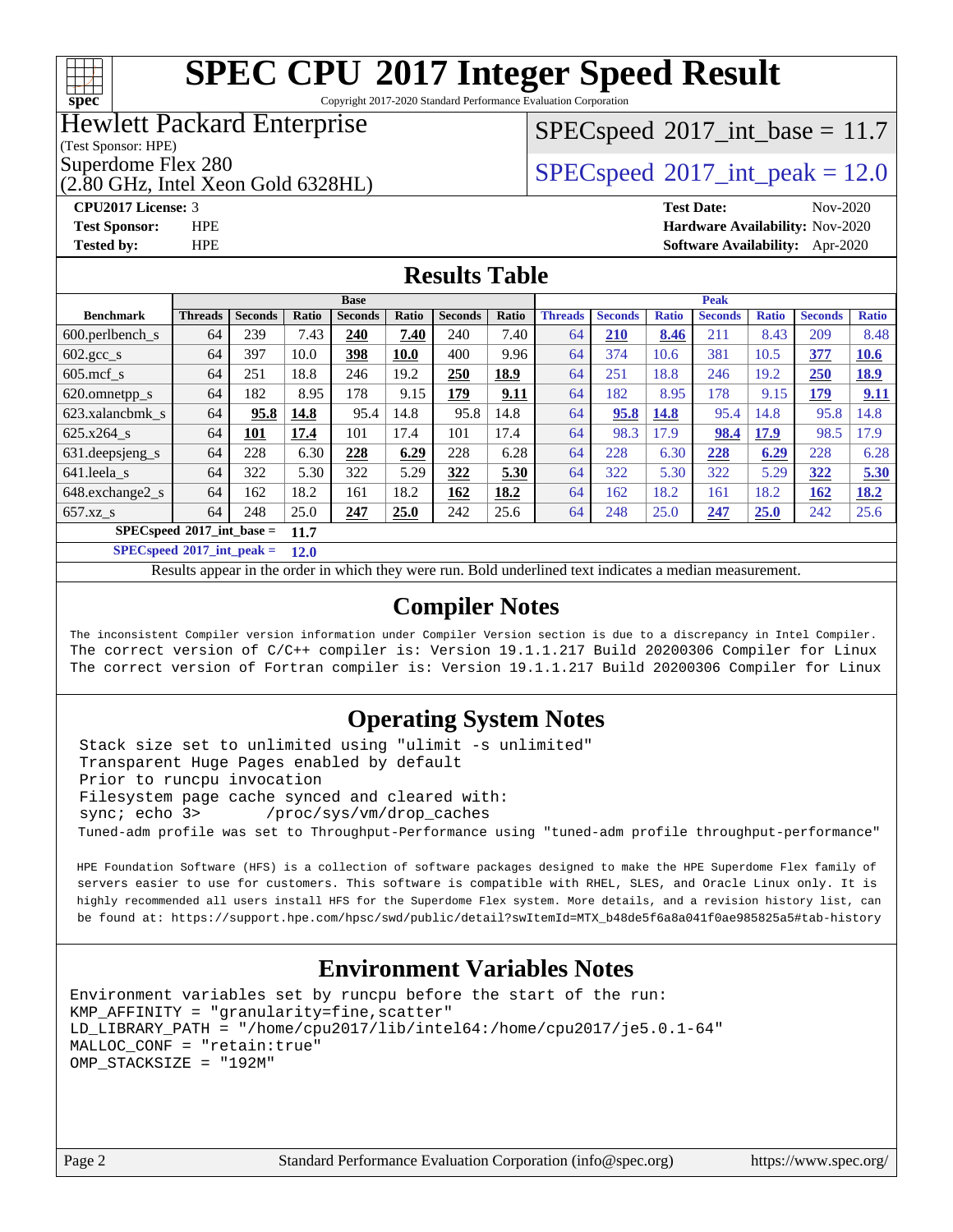#### **[SPEC CPU](http://www.spec.org/auto/cpu2017/Docs/result-fields.html#SPECCPU2017IntegerSpeedResult)[2017 Integer Speed Result](http://www.spec.org/auto/cpu2017/Docs/result-fields.html#SPECCPU2017IntegerSpeedResult)**  $+\,$ H **[spec](http://www.spec.org/)** Copyright 2017-2020 Standard Performance Evaluation Corporation Hewlett Packard Enterprise  $SPECspeed^{\circ}2017\_int\_base = 11.7$  $SPECspeed^{\circ}2017\_int\_base = 11.7$ (Test Sponsor: HPE) Superdome Flex 280<br>  $\text{SPEC speed}$ <sup>®</sup>[2017\\_int\\_peak = 1](http://www.spec.org/auto/cpu2017/Docs/result-fields.html#SPECspeed2017intpeak)2.0 (2.80 GHz, Intel Xeon Gold 6328HL) **[CPU2017 License:](http://www.spec.org/auto/cpu2017/Docs/result-fields.html#CPU2017License)** 3 **[Test Date:](http://www.spec.org/auto/cpu2017/Docs/result-fields.html#TestDate)** Nov-2020 **[Test Sponsor:](http://www.spec.org/auto/cpu2017/Docs/result-fields.html#TestSponsor)** HPE **[Hardware Availability:](http://www.spec.org/auto/cpu2017/Docs/result-fields.html#HardwareAvailability)** Nov-2020 **[Tested by:](http://www.spec.org/auto/cpu2017/Docs/result-fields.html#Testedby)** HPE **[Software Availability:](http://www.spec.org/auto/cpu2017/Docs/result-fields.html#SoftwareAvailability)** Apr-2020 **[General Notes](http://www.spec.org/auto/cpu2017/Docs/result-fields.html#GeneralNotes)** Binaries compiled on a system with 1x Intel Core i9-7980XE CPU + 64GB RAM memory using Redhat Enterprise Linux 8.0 NA: The test sponsor attests, as of date of publication, that CVE-2017-5754 (Meltdown) is mitigated in the system as tested and documented. Yes: The test sponsor attests, as of date of publication, that CVE-2017-5753 (Spectre variant 1) is mitigated in the system as tested and documented. Yes: The test sponsor attests, as of date of publication, that CVE-2017-5715 (Spectre variant 2) is mitigated in the system as tested and documented. jemalloc, a general purpose malloc implementation built with the RedHat Enterprise 7.5, and the system compiler gcc 4.8.5 sources available from jemalloc.net or<https://github.com/jemalloc/jemalloc/releases> **[Platform Notes](http://www.spec.org/auto/cpu2017/Docs/result-fields.html#PlatformNotes)** BIOS Configuration: Workload Profile set to HPC Intel Hyper-Threading set to Disabled Workload Profile set to Custom Minimum Processor Idle Power Core C-State set to C6 State Minimum Processor Idle Power Package C-State set to Package C6 (non-retention) State LLC Prefetch set to Enabled Sysinfo program /home/cpu2017/bin/sysinfo Rev: r6365 of 2019-08-21 295195f888a3d7edb1e6e46a485a0011 running on ch-620.fchst.rdlabs.hpecorp.net Wed Dec 2 17:40:43 2020 SUT (System Under Test) info as seen by some common utilities. For more information on this section, see <https://www.spec.org/cpu2017/Docs/config.html#sysinfo> From /proc/cpuinfo model name : Intel(R) Xeon(R) Gold 6328HL CPU @ 2.80GHz 4 "physical id"s (chips) 64 "processors" cores, siblings (Caution: counting these is hw and system dependent. The following excerpts from /proc/cpuinfo might not be reliable. Use with caution.) cpu cores : 16 siblings : 16 physical 0: cores 0 1 2 3 4 5 6 7 8 9 10 11 12 13 14 15 physical 1: cores 0 1 2 3 4 5 6 7 8 9 10 11 12 13 14 15 physical 2: cores 0 1 2 3 4 5 6 7 8 9 10 11 12 13 14 15 physical 3: cores 0 1 2 3 4 5 6 7 8 9 10 11 12 13 14 15 From lscpu: Architecture: x86\_64 CPU op-mode(s): 32-bit, 64-bit

**(Continued on next page)**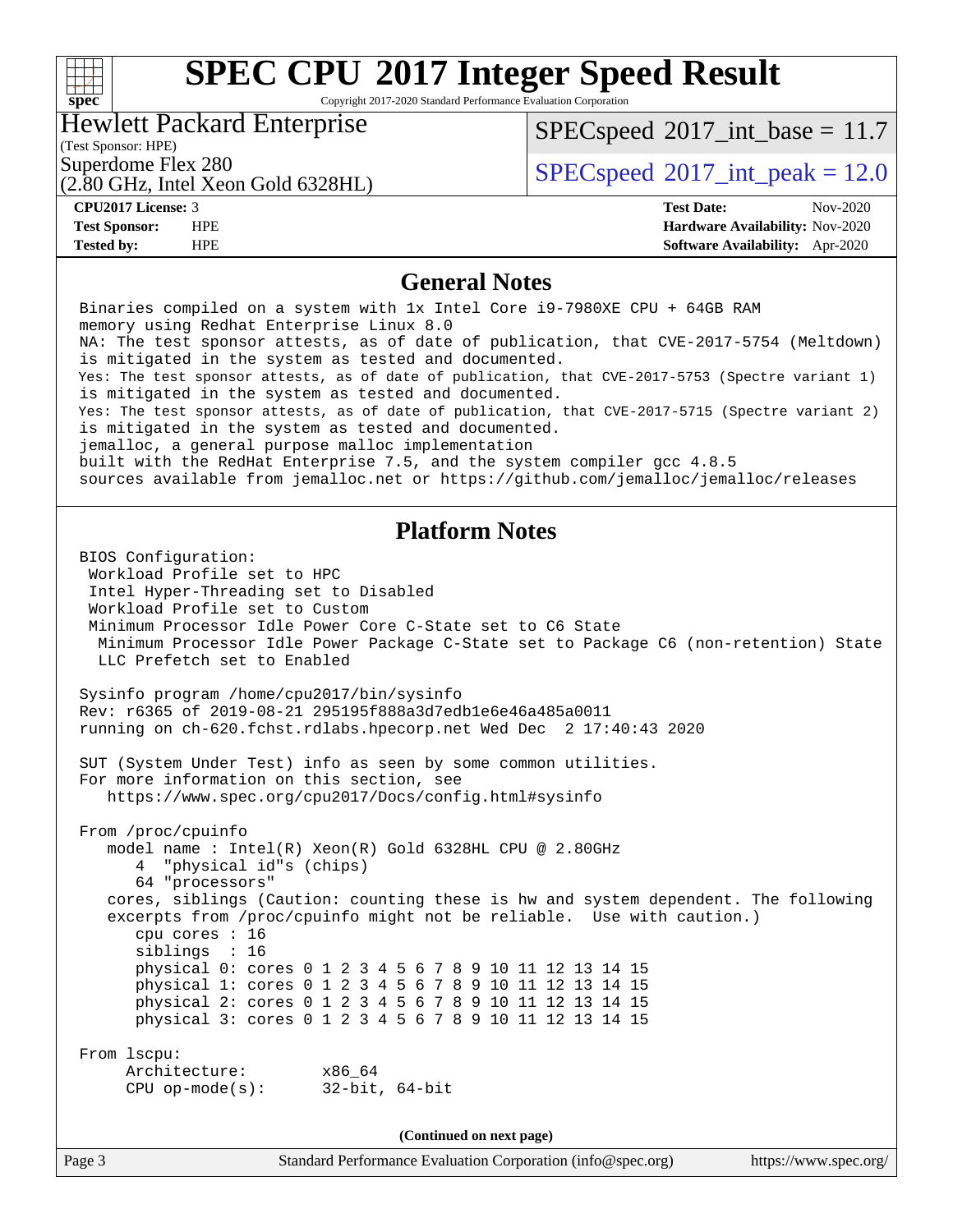

Copyright 2017-2020 Standard Performance Evaluation Corporation

### Hewlett Packard Enterprise

(2.80 GHz, Intel Xeon Gold 6328HL)

(Test Sponsor: HPE)

 $SPECspeed^{\circ}2017\_int\_base = 11.7$  $SPECspeed^{\circ}2017\_int\_base = 11.7$ 

Superdome Flex 280<br>  $SPEC speed^{\circ}2017$ \_int\_peak = 12.0

**[Tested by:](http://www.spec.org/auto/cpu2017/Docs/result-fields.html#Testedby)** HPE **[Software Availability:](http://www.spec.org/auto/cpu2017/Docs/result-fields.html#SoftwareAvailability)** Apr-2020

**[CPU2017 License:](http://www.spec.org/auto/cpu2017/Docs/result-fields.html#CPU2017License)** 3 **[Test Date:](http://www.spec.org/auto/cpu2017/Docs/result-fields.html#TestDate)** Nov-2020 **[Test Sponsor:](http://www.spec.org/auto/cpu2017/Docs/result-fields.html#TestSponsor)** HPE **[Hardware Availability:](http://www.spec.org/auto/cpu2017/Docs/result-fields.html#HardwareAvailability)** Nov-2020

### **[Platform Notes \(Continued\)](http://www.spec.org/auto/cpu2017/Docs/result-fields.html#PlatformNotes)**

 Byte Order: Little Endian  $CPU(s):$  64 On-line CPU(s) list: 0-63 Thread(s) per core: 1 Core(s) per socket: 16 Socket(s): 4 NUMA node(s): 4 Vendor ID: GenuineIntel CPU family: 6 Model: 85 Model name: Intel(R) Xeon(R) Gold 6328HL CPU @ 2.80GHz Stepping: 11 CPU MHz: 3549.995 CPU max MHz: 4300.0000 CPU min MHz: 1000.0000 BogoMIPS: 5600.13 Virtualization: VT-x L1d cache: 32K L1i cache: 32K L2 cache: 1024K L3 cache: 22528K NUMA node0 CPU(s): 0-15 NUMA node1 CPU(s): 16-31 NUMA node2 CPU(s): 32-47 NUMA node3 CPU(s): 48-63 Flags: fpu vme de pse tsc msr pae mce cx8 apic sep mtrr pge mca cmov pat pse36 clflush dts acpi mmx fxsr sse sse2 ss ht tm pbe syscall nx pdpe1gb rdtscp lm constant\_tsc art arch\_perfmon pebs bts rep\_good nopl xtopology nonstop\_tsc cpuid aperfmperf pni pclmulqdq dtes64 monitor ds\_cpl vmx smx est tm2 ssse3 sdbg fma cx16 xtpr pdcm pcid dca sse4\_1 sse4\_2 x2apic movbe popcnt tsc\_deadline\_timer aes xsave avx f16c rdrand lahf\_lm abm 3dnowprefetch cpuid\_fault epb cat\_l3 cdp\_l3 invpcid\_single intel\_ppin ssbd mba ibrs ibpb stibp ibrs\_enhanced tpr\_shadow vnmi flexpriority ept vpid fsgsbase tsc\_adjust bmi1 hle avx2 smep bmi2 erms invpcid rtm cqm mpx rdt\_a avx512f avx512dq rdseed adx smap clflushopt clwb intel\_pt avx512cd avx512bw avx512vl xsaveopt xsavec xgetbv1 xsaves cqm\_llc cqm\_occup\_llc cqm\_mbm\_total cqm\_mbm\_local avx512\_bf16 dtherm ida arat pln pts pku ospke avx512\_vnni md\_clear flush\_l1d arch\_capabilities /proc/cpuinfo cache data cache size : 22528 KB From numactl --hardware WARNING: a numactl 'node' might or might not correspond to a physical chip.

 available: 4 nodes (0-3) node 0 cpus: 0 1 2 3 4 5 6 7 8 9 10 11 12 13 14 15 node 0 size: 772622 MB

node 0 free: 763836 MB

**(Continued on next page)**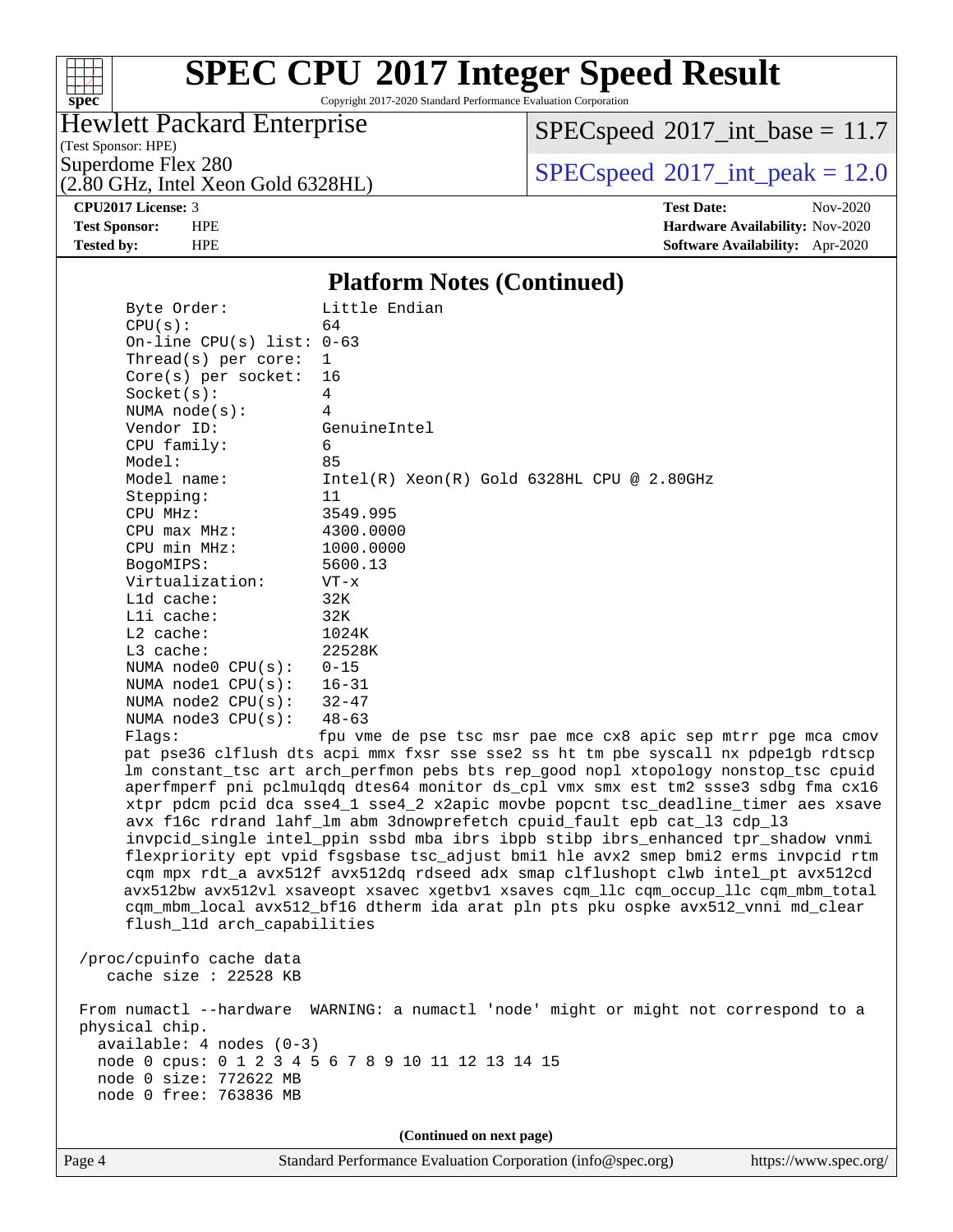#### **[SPEC CPU](http://www.spec.org/auto/cpu2017/Docs/result-fields.html#SPECCPU2017IntegerSpeedResult)[2017 Integer Speed Result](http://www.spec.org/auto/cpu2017/Docs/result-fields.html#SPECCPU2017IntegerSpeedResult)**  $+\!\!+\!\!$ **[spec](http://www.spec.org/)** Copyright 2017-2020 Standard Performance Evaluation Corporation Hewlett Packard Enterprise  $SPECspeed^{\circ}2017\_int\_base = 11.7$  $SPECspeed^{\circ}2017\_int\_base = 11.7$ (Test Sponsor: HPE) Superdome Flex 280<br>  $SPECspeed^{\circ}2017$  $SPECspeed^{\circ}2017$ \_int\_peak = 12.0 (2.80 GHz, Intel Xeon Gold 6328HL) **[CPU2017 License:](http://www.spec.org/auto/cpu2017/Docs/result-fields.html#CPU2017License)** 3 **[Test Date:](http://www.spec.org/auto/cpu2017/Docs/result-fields.html#TestDate)** Nov-2020 **[Test Sponsor:](http://www.spec.org/auto/cpu2017/Docs/result-fields.html#TestSponsor)** HPE **[Hardware Availability:](http://www.spec.org/auto/cpu2017/Docs/result-fields.html#HardwareAvailability)** Nov-2020 **[Tested by:](http://www.spec.org/auto/cpu2017/Docs/result-fields.html#Testedby)** HPE **[Software Availability:](http://www.spec.org/auto/cpu2017/Docs/result-fields.html#SoftwareAvailability)** Apr-2020 **[Platform Notes \(Continued\)](http://www.spec.org/auto/cpu2017/Docs/result-fields.html#PlatformNotes)** node 1 cpus: 16 17 18 19 20 21 22 23 24 25 26 27 28 29 30 31 node 1 size: 774139 MB node 1 free: 771658 MB node 2 cpus: 32 33 34 35 36 37 38 39 40 41 42 43 44 45 46 47 node 2 size: 774112 MB node 2 free: 770952 MB node 3 cpus: 48 49 50 51 52 53 54 55 56 57 58 59 60 61 62 63 node 3 size: 773619 MB node 3 free: 772071 MB node distances: node 0 1 2 3 0: 10 16 16 24 1: 16 10 24 16 2: 16 24 10 16 3: 24 16 16 10 From /proc/meminfo MemTotal: 3168761828 kB HugePages\_Total: 0 Hugepagesize: 2048 kB /usr/bin/lsb\_release -d Red Hat Enterprise Linux release 8.2 (Ootpa) From /etc/\*release\* /etc/\*version\* hpe-foundation-release: HPE Foundation Software 2.4, Build 734.0820.200723T0100.a.rhel82hpe-200723T0100 os-release: NAME="Red Hat Enterprise Linux" VERSION="8.2 (Ootpa)" ID="rhel" ID\_LIKE="fedora" VERSION\_ID="8.2" PLATFORM\_ID="platform:el8" PRETTY\_NAME="Red Hat Enterprise Linux 8.2 (Ootpa)" ANSI\_COLOR="0;31" redhat-release: Red Hat Enterprise Linux release 8.2 (Ootpa) system-release: Red Hat Enterprise Linux release 8.2 (Ootpa) system-release-cpe: cpe:/o:redhat:enterprise\_linux:8.2:ga uname -a: Linux ch-620.fchst.rdlabs.hpecorp.net 4.18.0-193.el8.x86\_64 #1 SMP Fri Mar 27 14:35:58 UTC 2020 x86\_64 x86\_64 x86\_64 GNU/Linux Kernel self-reported vulnerability status:

itlb\_multihit: Not affected

**(Continued on next page)**

Page 5 Standard Performance Evaluation Corporation [\(info@spec.org\)](mailto:info@spec.org) <https://www.spec.org/>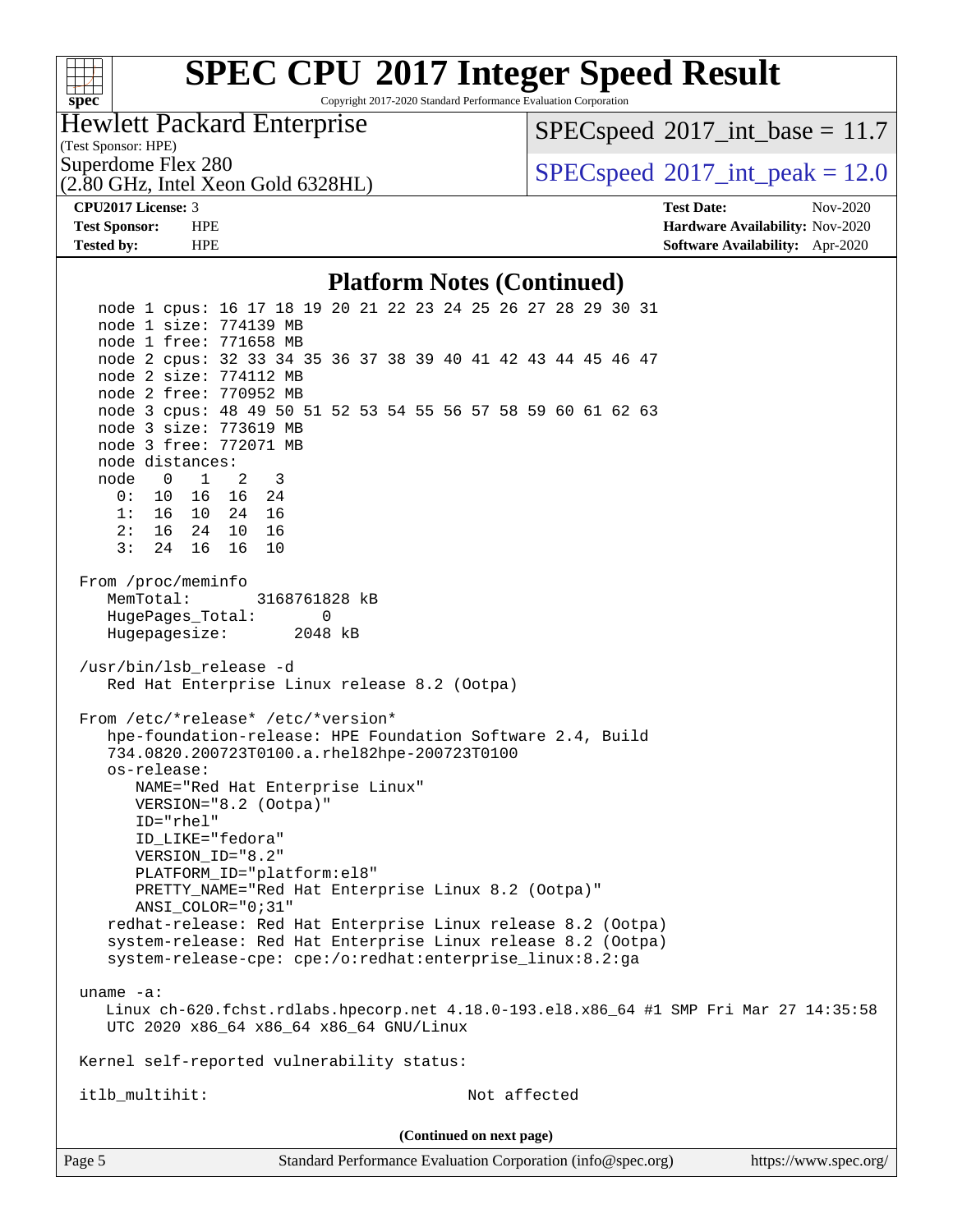### $+\,$ H **[spec](http://www.spec.org/)**

# **[SPEC CPU](http://www.spec.org/auto/cpu2017/Docs/result-fields.html#SPECCPU2017IntegerSpeedResult)[2017 Integer Speed Result](http://www.spec.org/auto/cpu2017/Docs/result-fields.html#SPECCPU2017IntegerSpeedResult)**

Copyright 2017-2020 Standard Performance Evaluation Corporation

### Hewlett Packard Enterprise

 $SPECspeed^{\circledcirc}2017\_int\_base = 11.7$  $SPECspeed^{\circledcirc}2017\_int\_base = 11.7$ 

(Test Sponsor: HPE)

(2.80 GHz, Intel Xeon Gold 6328HL)

Superdome Flex 280<br>  $SPEC speed^{\circ}2017$  int\_peak = 12.0

**[CPU2017 License:](http://www.spec.org/auto/cpu2017/Docs/result-fields.html#CPU2017License)** 3 **[Test Date:](http://www.spec.org/auto/cpu2017/Docs/result-fields.html#TestDate)** Nov-2020 **[Test Sponsor:](http://www.spec.org/auto/cpu2017/Docs/result-fields.html#TestSponsor)** HPE **[Hardware Availability:](http://www.spec.org/auto/cpu2017/Docs/result-fields.html#HardwareAvailability)** Nov-2020 **[Tested by:](http://www.spec.org/auto/cpu2017/Docs/result-fields.html#Testedby)** HPE **[Software Availability:](http://www.spec.org/auto/cpu2017/Docs/result-fields.html#SoftwareAvailability)** Apr-2020

### **[Platform Notes \(Continued\)](http://www.spec.org/auto/cpu2017/Docs/result-fields.html#PlatformNotes)**

Page 6 Standard Performance Evaluation Corporation [\(info@spec.org\)](mailto:info@spec.org) <https://www.spec.org/> CVE-2018-3620 (L1 Terminal Fault): Not affected Microarchitectural Data Sampling: Not affected CVE-2017-5754 (Meltdown): Not affected CVE-2018-3639 (Speculative Store Bypass): Mitigation: Speculative Store Bypass disabled via prctl and seccomp CVE-2017-5753 (Spectre variant 1): Mitigation: usercopy/swapgs barriers and \_\_user pointer sanitization CVE-2017-5715 (Spectre variant 2): Mitigation: Enhanced IBRS, IBPB: conditional, RSB filling tsx\_async\_abort: Not affected run-level 3 Dec 2 06:58 SPEC is set to: /home/cpu2017 Filesystem Type Size Used Avail Use% Mounted on /dev/mapper/rhel-home xfs 876G 190G 687G 22% /home From /sys/devices/virtual/dmi/id BIOS: HPE Bundle:1.0.142 SFW:008.000.189.000.2010080501 10/08/2020 Vendor: HPE Product: Superdome Flex 280 Product Family: 1590PID02020001 Serial: 5UF0130953 Additional information from dmidecode follows. WARNING: Use caution when you interpret this section. The 'dmidecode' program reads system data which is "intended to allow hardware to be accurately determined", but the intent may not be met, as there are frequent changes to hardware, firmware, and the "DMTF SMBIOS" standard. Memory: 24x Hynix HMABAGL7ABR4N-XN 128 GB 4 rank 3200 24x NO DIMM NO DIMM (End of data from sysinfo program) **[Compiler Version Notes](http://www.spec.org/auto/cpu2017/Docs/result-fields.html#CompilerVersionNotes)** ============================================================================== C | 600.perlbench\_s(base) 602.gcc\_s(base, peak) 605.mcf\_s(base, peak) | 625.x264\_s(base, peak) 657.xz\_s(base, peak) ------------------------------------------------------------------------------ Intel(R) C Compiler for applications running on Intel(R) 64, Version 2021.1 NextGen Build 20200304 Copyright (C) 1985-2020 Intel Corporation. All rights reserved. ------------------------------------------------------------------------------ ============================================================================== **(Continued on next page)**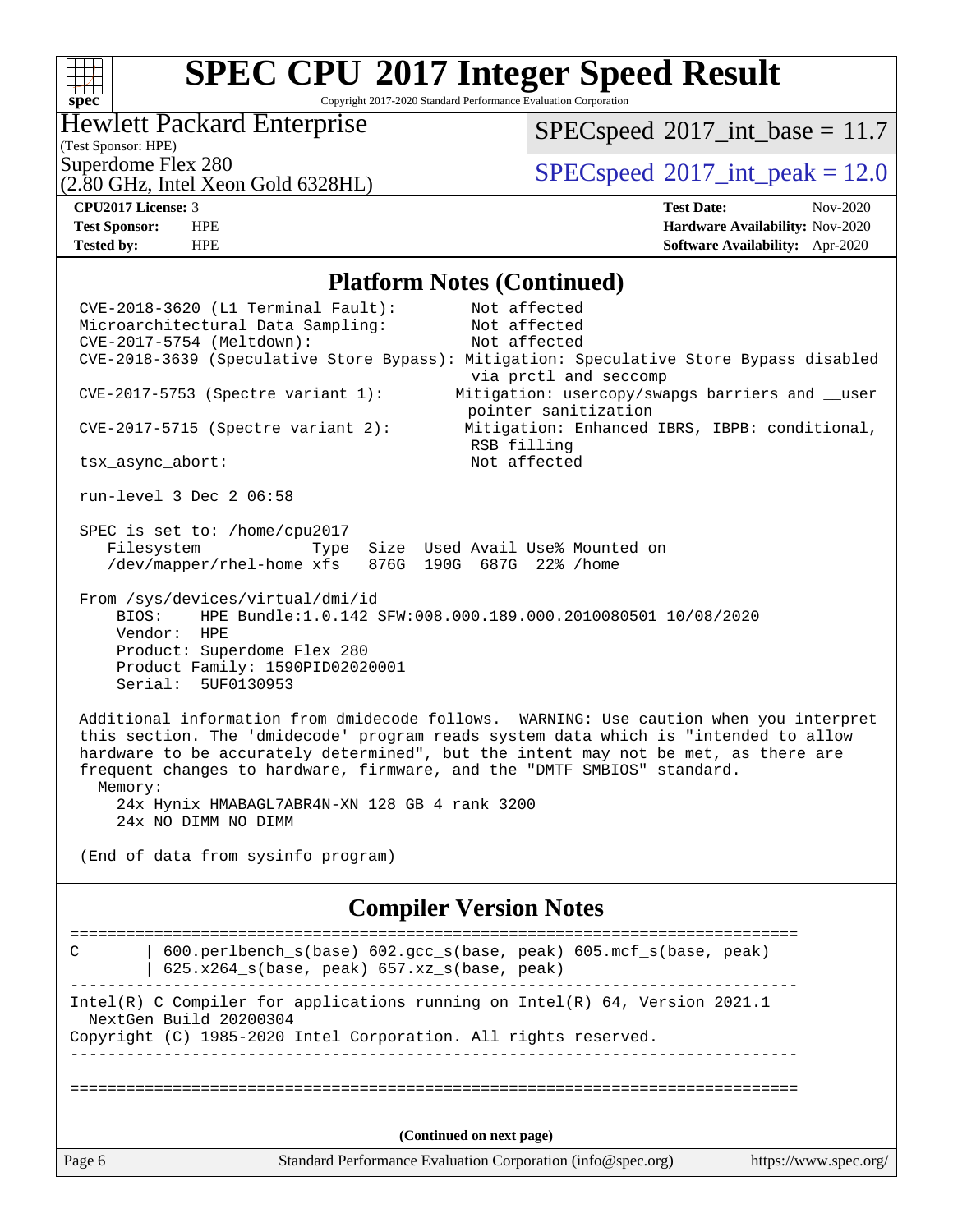| s:<br>۸ | Dе | Ľ |  |
|---------|----|---|--|

Copyright 2017-2020 Standard Performance Evaluation Corporation

Hewlett Packard Enterprise

(2.80 GHz, Intel Xeon Gold 6328HL)

 $SPEC speed$ <sup>®</sup> $2017$ \_int\_base = 11.7

(Test Sponsor: HPE)

 $SPECspeed^{\circ}2017\_int\_peak = 12.0$  $SPECspeed^{\circ}2017\_int\_peak = 12.0$ 

**[CPU2017 License:](http://www.spec.org/auto/cpu2017/Docs/result-fields.html#CPU2017License)** 3 **[Test Date:](http://www.spec.org/auto/cpu2017/Docs/result-fields.html#TestDate)** Nov-2020 **[Test Sponsor:](http://www.spec.org/auto/cpu2017/Docs/result-fields.html#TestSponsor)** HPE **[Hardware Availability:](http://www.spec.org/auto/cpu2017/Docs/result-fields.html#HardwareAvailability)** Nov-2020 **[Tested by:](http://www.spec.org/auto/cpu2017/Docs/result-fields.html#Testedby)** HPE **[Software Availability:](http://www.spec.org/auto/cpu2017/Docs/result-fields.html#SoftwareAvailability)** Apr-2020

### **[Compiler Version Notes \(Continued\)](http://www.spec.org/auto/cpu2017/Docs/result-fields.html#CompilerVersionNotes)**

| C                    | 600.perlbench_s(peak)                                                                                                                                                                                      |
|----------------------|------------------------------------------------------------------------------------------------------------------------------------------------------------------------------------------------------------|
|                      | Intel(R) C Intel(R) 64 Compiler for applications running on Intel(R) 64,<br>Version 19.1.1.217 Build 20200306<br>Copyright (C) 1985-2020 Intel Corporation. All rights reserved.                           |
|                      |                                                                                                                                                                                                            |
| C                    | 600.perlbench_s(base) 602.gcc_s(base, peak) 605.mcf_s(base, peak)<br>625.x264_s(base, peak) 657.xz_s(base, peak)                                                                                           |
|                      | Intel(R) C Compiler for applications running on $Intel(R) 64$ , Version 2021.1<br>NextGen Build 20200304<br>Copyright (C) 1985-2020 Intel Corporation. All rights reserved.                                |
|                      | $\text{C}$   600.perlbench s(peak)                                                                                                                                                                         |
|                      | Intel(R) C Intel(R) 64 Compiler for applications running on Intel(R) 64,<br>Version 19.1.1.217 Build 20200306<br>Copyright (C) 1985-2020 Intel Corporation. All rights reserved.<br>______________________ |
| $C++$                | 620.omnetpp_s(base, peak) 623.xalancbmk_s(base, peak)<br>631.deepsjeng_s(base, peak) 641.leela_s(base, peak)                                                                                               |
|                      | Intel(R) C++ Compiler for applications running on Intel(R) $64$ , Version 2021.1<br>NextGen Build 20200304<br>Copyright (C) 1985-2020 Intel Corporation. All rights reserved.                              |
|                      | Fortran   $648$ . exchange2 $s$ (base, peak)                                                                                                                                                               |
|                      | $Intel(R)$ Fortran Intel(R) 64 Compiler for applications running on Intel(R)<br>64, Version 19.1.1.217 Build 20200306<br>Copyright (C) 1985-2020 Intel Corporation. All rights reserved.                   |
|                      | <b>Base Compiler Invocation</b>                                                                                                                                                                            |
| C benchmarks:<br>icc |                                                                                                                                                                                                            |

**(Continued on next page)**

Page 7 Standard Performance Evaluation Corporation [\(info@spec.org\)](mailto:info@spec.org) <https://www.spec.org/>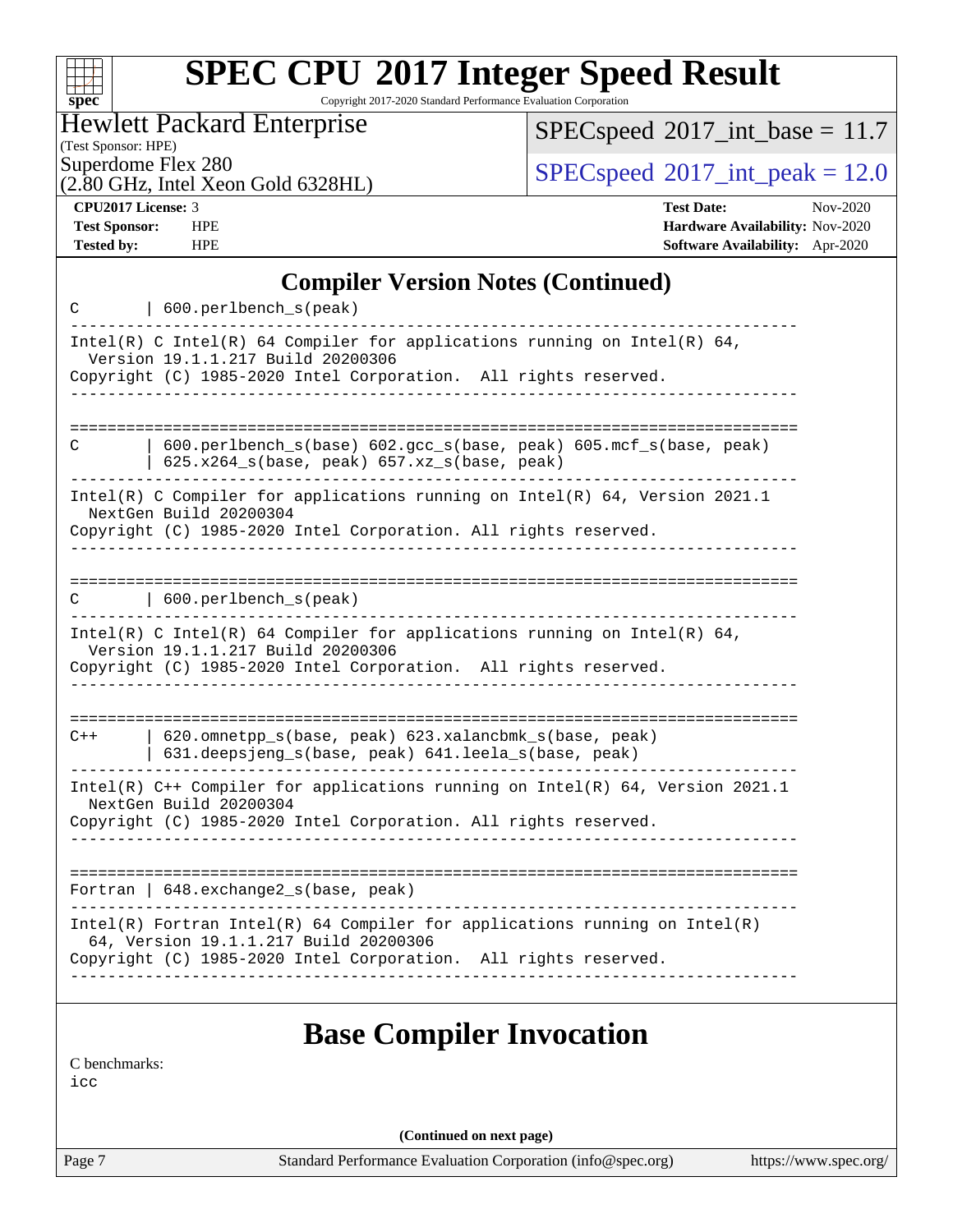

Copyright 2017-2020 Standard Performance Evaluation Corporation

### Hewlett Packard Enterprise

(Test Sponsor: HPE)

 $SPECspeed^{\circ}2017\_int\_base = 11.7$  $SPECspeed^{\circ}2017\_int\_base = 11.7$ 

Superdome Flex 280<br>  $SPEC speed^{\circ}2017$  int\_peak = 12.0

(2.80 GHz, Intel Xeon Gold 6328HL)

**[CPU2017 License:](http://www.spec.org/auto/cpu2017/Docs/result-fields.html#CPU2017License)** 3 **[Test Date:](http://www.spec.org/auto/cpu2017/Docs/result-fields.html#TestDate)** Nov-2020 **[Test Sponsor:](http://www.spec.org/auto/cpu2017/Docs/result-fields.html#TestSponsor)** HPE **[Hardware Availability:](http://www.spec.org/auto/cpu2017/Docs/result-fields.html#HardwareAvailability)** Nov-2020 **[Tested by:](http://www.spec.org/auto/cpu2017/Docs/result-fields.html#Testedby)** HPE **[Software Availability:](http://www.spec.org/auto/cpu2017/Docs/result-fields.html#SoftwareAvailability)** Apr-2020

### **[Base Compiler Invocation \(Continued\)](http://www.spec.org/auto/cpu2017/Docs/result-fields.html#BaseCompilerInvocation)**

[C++ benchmarks:](http://www.spec.org/auto/cpu2017/Docs/result-fields.html#CXXbenchmarks) [icpc](http://www.spec.org/cpu2017/results/res2020q4/cpu2017-20201207-24500.flags.html#user_CXXbase_intel_icpc_c510b6838c7f56d33e37e94d029a35b4a7bccf4766a728ee175e80a419847e808290a9b78be685c44ab727ea267ec2f070ec5dc83b407c0218cded6866a35d07)

[Fortran benchmarks](http://www.spec.org/auto/cpu2017/Docs/result-fields.html#Fortranbenchmarks): [ifort](http://www.spec.org/cpu2017/results/res2020q4/cpu2017-20201207-24500.flags.html#user_FCbase_intel_ifort_8111460550e3ca792625aed983ce982f94888b8b503583aa7ba2b8303487b4d8a21a13e7191a45c5fd58ff318f48f9492884d4413fa793fd88dd292cad7027ca)

### **[Base Portability Flags](http://www.spec.org/auto/cpu2017/Docs/result-fields.html#BasePortabilityFlags)**

 600.perlbench\_s: [-DSPEC\\_LP64](http://www.spec.org/cpu2017/results/res2020q4/cpu2017-20201207-24500.flags.html#b600.perlbench_s_basePORTABILITY_DSPEC_LP64) [-DSPEC\\_LINUX\\_X64](http://www.spec.org/cpu2017/results/res2020q4/cpu2017-20201207-24500.flags.html#b600.perlbench_s_baseCPORTABILITY_DSPEC_LINUX_X64) 602.gcc\_s: [-DSPEC\\_LP64](http://www.spec.org/cpu2017/results/res2020q4/cpu2017-20201207-24500.flags.html#suite_basePORTABILITY602_gcc_s_DSPEC_LP64) 605.mcf\_s: [-DSPEC\\_LP64](http://www.spec.org/cpu2017/results/res2020q4/cpu2017-20201207-24500.flags.html#suite_basePORTABILITY605_mcf_s_DSPEC_LP64) 620.omnetpp\_s: [-DSPEC\\_LP64](http://www.spec.org/cpu2017/results/res2020q4/cpu2017-20201207-24500.flags.html#suite_basePORTABILITY620_omnetpp_s_DSPEC_LP64) 623.xalancbmk\_s: [-DSPEC\\_LP64](http://www.spec.org/cpu2017/results/res2020q4/cpu2017-20201207-24500.flags.html#suite_basePORTABILITY623_xalancbmk_s_DSPEC_LP64) [-DSPEC\\_LINUX](http://www.spec.org/cpu2017/results/res2020q4/cpu2017-20201207-24500.flags.html#b623.xalancbmk_s_baseCXXPORTABILITY_DSPEC_LINUX) 625.x264\_s: [-DSPEC\\_LP64](http://www.spec.org/cpu2017/results/res2020q4/cpu2017-20201207-24500.flags.html#suite_basePORTABILITY625_x264_s_DSPEC_LP64) 631.deepsjeng\_s: [-DSPEC\\_LP64](http://www.spec.org/cpu2017/results/res2020q4/cpu2017-20201207-24500.flags.html#suite_basePORTABILITY631_deepsjeng_s_DSPEC_LP64) 641.leela\_s: [-DSPEC\\_LP64](http://www.spec.org/cpu2017/results/res2020q4/cpu2017-20201207-24500.flags.html#suite_basePORTABILITY641_leela_s_DSPEC_LP64) 648.exchange2\_s: [-DSPEC\\_LP64](http://www.spec.org/cpu2017/results/res2020q4/cpu2017-20201207-24500.flags.html#suite_basePORTABILITY648_exchange2_s_DSPEC_LP64) 657.xz\_s: [-DSPEC\\_LP64](http://www.spec.org/cpu2017/results/res2020q4/cpu2017-20201207-24500.flags.html#suite_basePORTABILITY657_xz_s_DSPEC_LP64)

### **[Base Optimization Flags](http://www.spec.org/auto/cpu2017/Docs/result-fields.html#BaseOptimizationFlags)**

#### [C benchmarks](http://www.spec.org/auto/cpu2017/Docs/result-fields.html#Cbenchmarks):

[-m64](http://www.spec.org/cpu2017/results/res2020q4/cpu2017-20201207-24500.flags.html#user_CCbase_m64-icc) [-qnextgen](http://www.spec.org/cpu2017/results/res2020q4/cpu2017-20201207-24500.flags.html#user_CCbase_f-qnextgen) [-std=c11](http://www.spec.org/cpu2017/results/res2020q4/cpu2017-20201207-24500.flags.html#user_CCbase_std-icc-std_0e1c27790398a4642dfca32ffe6c27b5796f9c2d2676156f2e42c9c44eaad0c049b1cdb667a270c34d979996257aeb8fc440bfb01818dbc9357bd9d174cb8524) [-Wl,-plugin-opt=-x86-branches-within-32B-boundaries](http://www.spec.org/cpu2017/results/res2020q4/cpu2017-20201207-24500.flags.html#user_CCbase_f-x86-branches-within-32B-boundaries_0098b4e4317ae60947b7b728078a624952a08ac37a3c797dfb4ffeb399e0c61a9dd0f2f44ce917e9361fb9076ccb15e7824594512dd315205382d84209e912f3) [-Wl,-z,muldefs](http://www.spec.org/cpu2017/results/res2020q4/cpu2017-20201207-24500.flags.html#user_CCbase_link_force_multiple1_b4cbdb97b34bdee9ceefcfe54f4c8ea74255f0b02a4b23e853cdb0e18eb4525ac79b5a88067c842dd0ee6996c24547a27a4b99331201badda8798ef8a743f577) [-xCORE-AVX512](http://www.spec.org/cpu2017/results/res2020q4/cpu2017-20201207-24500.flags.html#user_CCbase_f-xCORE-AVX512) [-O3](http://www.spec.org/cpu2017/results/res2020q4/cpu2017-20201207-24500.flags.html#user_CCbase_f-O3) [-ffast-math](http://www.spec.org/cpu2017/results/res2020q4/cpu2017-20201207-24500.flags.html#user_CCbase_f-ffast-math) [-flto](http://www.spec.org/cpu2017/results/res2020q4/cpu2017-20201207-24500.flags.html#user_CCbase_f-flto) [-mfpmath=sse](http://www.spec.org/cpu2017/results/res2020q4/cpu2017-20201207-24500.flags.html#user_CCbase_f-mfpmath_70eb8fac26bde974f8ab713bc9086c5621c0b8d2f6c86f38af0bd7062540daf19db5f3a066d8c6684be05d84c9b6322eb3b5be6619d967835195b93d6c02afa1) [-funroll-loops](http://www.spec.org/cpu2017/results/res2020q4/cpu2017-20201207-24500.flags.html#user_CCbase_f-funroll-loops) [-fuse-ld=gold](http://www.spec.org/cpu2017/results/res2020q4/cpu2017-20201207-24500.flags.html#user_CCbase_f-fuse-ld_920b3586e2b8c6e0748b9c84fa9b744736ba725a32cab14ad8f3d4ad28eecb2f59d1144823d2e17006539a88734fe1fc08fc3035f7676166309105a78aaabc32) [-qopt-mem-layout-trans=4](http://www.spec.org/cpu2017/results/res2020q4/cpu2017-20201207-24500.flags.html#user_CCbase_f-qopt-mem-layout-trans_fa39e755916c150a61361b7846f310bcdf6f04e385ef281cadf3647acec3f0ae266d1a1d22d972a7087a248fd4e6ca390a3634700869573d231a252c784941a8) [-fopenmp](http://www.spec.org/cpu2017/results/res2020q4/cpu2017-20201207-24500.flags.html#user_CCbase_fopenmp_5aa2e47ce4f2ef030ba5d12d5a7a9c4e57167333d78243fcadb80b48d5abb78ff19333f8478e0b2a41e63049eb285965c145ccab7b93db7d0c4d59e4dc6f5591) [-DSPEC\\_OPENMP](http://www.spec.org/cpu2017/results/res2020q4/cpu2017-20201207-24500.flags.html#suite_CCbase_DSPEC_OPENMP) [-L/usr/local/jemalloc64-5.0.1/lib](http://www.spec.org/cpu2017/results/res2020q4/cpu2017-20201207-24500.flags.html#user_CCbase_jemalloc_link_path64_1_cc289568b1a6c0fd3b62c91b824c27fcb5af5e8098e6ad028160d21144ef1b8aef3170d2acf0bee98a8da324cfe4f67d0a3d0c4cc4673d993d694dc2a0df248b) [-ljemalloc](http://www.spec.org/cpu2017/results/res2020q4/cpu2017-20201207-24500.flags.html#user_CCbase_jemalloc_link_lib_d1249b907c500fa1c0672f44f562e3d0f79738ae9e3c4a9c376d49f265a04b9c99b167ecedbf6711b3085be911c67ff61f150a17b3472be731631ba4d0471706)

#### [C++ benchmarks:](http://www.spec.org/auto/cpu2017/Docs/result-fields.html#CXXbenchmarks)

```
-m64 -qnextgen -Wl,-plugin-opt=-x86-branches-within-32B-boundaries
-Wl,-z,muldefs -xCORE-AVX512 -O3 -ffast-math -flto -mfpmath=sse
-funroll-loops -fuse-ld=gold -qopt-mem-layout-trans=4
-L/usr/local/IntelCompiler19/compilers_and_libraries_2020.1.217/linux/compiler/lib/intel64_lin
-lqkmalloc
```
#### [Fortran benchmarks:](http://www.spec.org/auto/cpu2017/Docs/result-fields.html#Fortranbenchmarks)

```
-m64 -Wl,-plugin-opt=-x86-branches-within-32B-boundaries -xCORE-AVX512
-O3 -ipo -no-prec-div -qopt-mem-layout-trans=4
-nostandard-realloc-lhs -align array32byte
-mbranches-within-32B-boundaries
```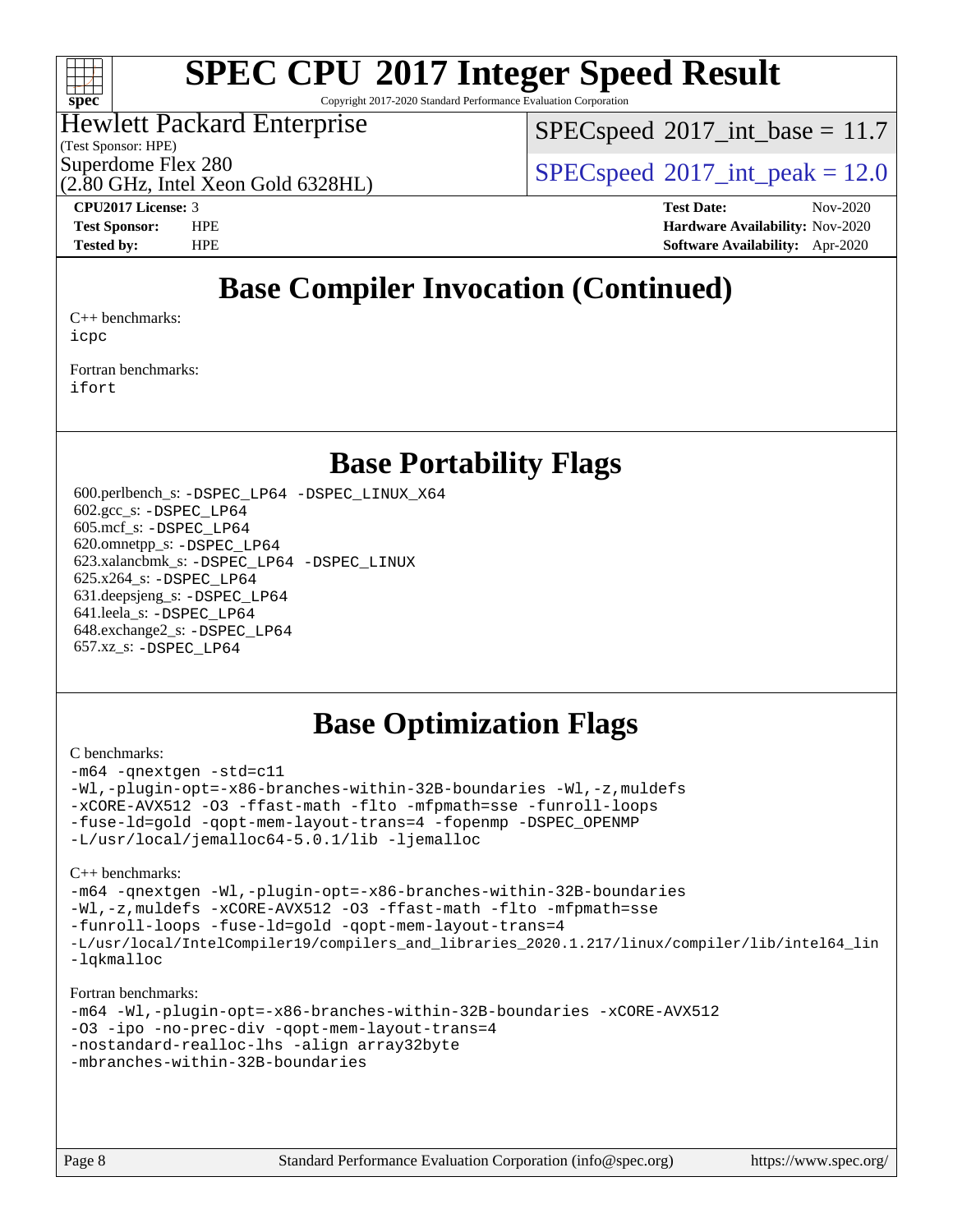

Copyright 2017-2020 Standard Performance Evaluation Corporation

### Hewlett Packard Enterprise

(2.80 GHz, Intel Xeon Gold 6328HL)

(Test Sponsor: HPE)

 $SPECspeed^{\circ}2017\_int\_base = 11.7$  $SPECspeed^{\circ}2017\_int\_base = 11.7$ 

Superdome Flex 280<br>  $SPEC speed^{\circ}2017$  int\_peak = 12.0

**[CPU2017 License:](http://www.spec.org/auto/cpu2017/Docs/result-fields.html#CPU2017License)** 3 **[Test Date:](http://www.spec.org/auto/cpu2017/Docs/result-fields.html#TestDate)** Nov-2020 **[Test Sponsor:](http://www.spec.org/auto/cpu2017/Docs/result-fields.html#TestSponsor)** HPE **[Hardware Availability:](http://www.spec.org/auto/cpu2017/Docs/result-fields.html#HardwareAvailability)** Nov-2020 **[Tested by:](http://www.spec.org/auto/cpu2017/Docs/result-fields.html#Testedby)** HPE **[Software Availability:](http://www.spec.org/auto/cpu2017/Docs/result-fields.html#SoftwareAvailability)** Apr-2020

### **[Peak Compiler Invocation](http://www.spec.org/auto/cpu2017/Docs/result-fields.html#PeakCompilerInvocation)**

[C benchmarks](http://www.spec.org/auto/cpu2017/Docs/result-fields.html#Cbenchmarks):

[icc](http://www.spec.org/cpu2017/results/res2020q4/cpu2017-20201207-24500.flags.html#user_CCpeak_intel_icc_66fc1ee009f7361af1fbd72ca7dcefbb700085f36577c54f309893dd4ec40d12360134090235512931783d35fd58c0460139e722d5067c5574d8eaf2b3e37e92)

[C++ benchmarks](http://www.spec.org/auto/cpu2017/Docs/result-fields.html#CXXbenchmarks): [icpc](http://www.spec.org/cpu2017/results/res2020q4/cpu2017-20201207-24500.flags.html#user_CXXpeak_intel_icpc_c510b6838c7f56d33e37e94d029a35b4a7bccf4766a728ee175e80a419847e808290a9b78be685c44ab727ea267ec2f070ec5dc83b407c0218cded6866a35d07)

[Fortran benchmarks:](http://www.spec.org/auto/cpu2017/Docs/result-fields.html#Fortranbenchmarks) [ifort](http://www.spec.org/cpu2017/results/res2020q4/cpu2017-20201207-24500.flags.html#user_FCpeak_intel_ifort_8111460550e3ca792625aed983ce982f94888b8b503583aa7ba2b8303487b4d8a21a13e7191a45c5fd58ff318f48f9492884d4413fa793fd88dd292cad7027ca)

### **[Peak Portability Flags](http://www.spec.org/auto/cpu2017/Docs/result-fields.html#PeakPortabilityFlags)**

 600.perlbench\_s: [-DSPEC\\_LP64](http://www.spec.org/cpu2017/results/res2020q4/cpu2017-20201207-24500.flags.html#b600.perlbench_s_peakPORTABILITY_DSPEC_LP64) [-DSPEC\\_LINUX\\_X64](http://www.spec.org/cpu2017/results/res2020q4/cpu2017-20201207-24500.flags.html#b600.perlbench_s_peakCPORTABILITY_DSPEC_LINUX_X64) 602.gcc\_s: [-DSPEC\\_LP64](http://www.spec.org/cpu2017/results/res2020q4/cpu2017-20201207-24500.flags.html#suite_peakCCLD602_gcc_s_DSPEC_LP64)(\*) [-DSPEC\\_LP64](http://www.spec.org/cpu2017/results/res2020q4/cpu2017-20201207-24500.flags.html#suite_peakPORTABILITY602_gcc_s_DSPEC_LP64) 605.mcf\_s: [-DSPEC\\_LP64](http://www.spec.org/cpu2017/results/res2020q4/cpu2017-20201207-24500.flags.html#suite_peakPORTABILITY605_mcf_s_DSPEC_LP64) 620.omnetpp\_s: [-DSPEC\\_LP64](http://www.spec.org/cpu2017/results/res2020q4/cpu2017-20201207-24500.flags.html#suite_peakPORTABILITY620_omnetpp_s_DSPEC_LP64) 623.xalancbmk\_s: [-DSPEC\\_LP64](http://www.spec.org/cpu2017/results/res2020q4/cpu2017-20201207-24500.flags.html#suite_peakPORTABILITY623_xalancbmk_s_DSPEC_LP64) [-DSPEC\\_LINUX](http://www.spec.org/cpu2017/results/res2020q4/cpu2017-20201207-24500.flags.html#b623.xalancbmk_s_peakCXXPORTABILITY_DSPEC_LINUX) 625.x264\_s: [-DSPEC\\_LP64](http://www.spec.org/cpu2017/results/res2020q4/cpu2017-20201207-24500.flags.html#suite_peakPORTABILITY625_x264_s_DSPEC_LP64) 631.deepsjeng\_s: [-DSPEC\\_LP64](http://www.spec.org/cpu2017/results/res2020q4/cpu2017-20201207-24500.flags.html#suite_peakPORTABILITY631_deepsjeng_s_DSPEC_LP64) 641.leela\_s: [-DSPEC\\_LP64](http://www.spec.org/cpu2017/results/res2020q4/cpu2017-20201207-24500.flags.html#suite_peakPORTABILITY641_leela_s_DSPEC_LP64) 648.exchange2\_s: [-DSPEC\\_LP64](http://www.spec.org/cpu2017/results/res2020q4/cpu2017-20201207-24500.flags.html#suite_peakPORTABILITY648_exchange2_s_DSPEC_LP64) 657.xz\_s: [-DSPEC\\_LP64](http://www.spec.org/cpu2017/results/res2020q4/cpu2017-20201207-24500.flags.html#suite_peakPORTABILITY657_xz_s_DSPEC_LP64)

(\*) Indicates a portability flag that was found in a non-portability variable.

# **[Peak Optimization Flags](http://www.spec.org/auto/cpu2017/Docs/result-fields.html#PeakOptimizationFlags)**

[C benchmarks](http://www.spec.org/auto/cpu2017/Docs/result-fields.html#Cbenchmarks):

```
 600.perlbench_s: -Wl,-z,muldefs -prof-gen(pass 1) -prof-use(pass 2)
-xCORE-AVX512 -ipo -O3 -no-prec-div
-qopt-mem-layout-trans=4 -fno-strict-overflow
-mbranches-within-32B-boundaries
-L/usr/local/jemalloc64-5.0.1/lib -ljemalloc
```

```
 602.gcc_s: -m64 -qnextgen -std=c11 -fuse-ld=gold
-Wl,-plugin-opt=-x86-branches-within-32B-boundaries
-Wl,-z,muldefs -fprofile-generate(pass 1)
-fprofile-use=default.profdata(pass 2) -xCORE-AVX512 -flto
-Ofast(pass 1) -O3 -ffast-math -qopt-mem-layout-trans=4
-L/usr/local/jemalloc64-5.0.1/lib -ljemalloc
```
**(Continued on next page)**